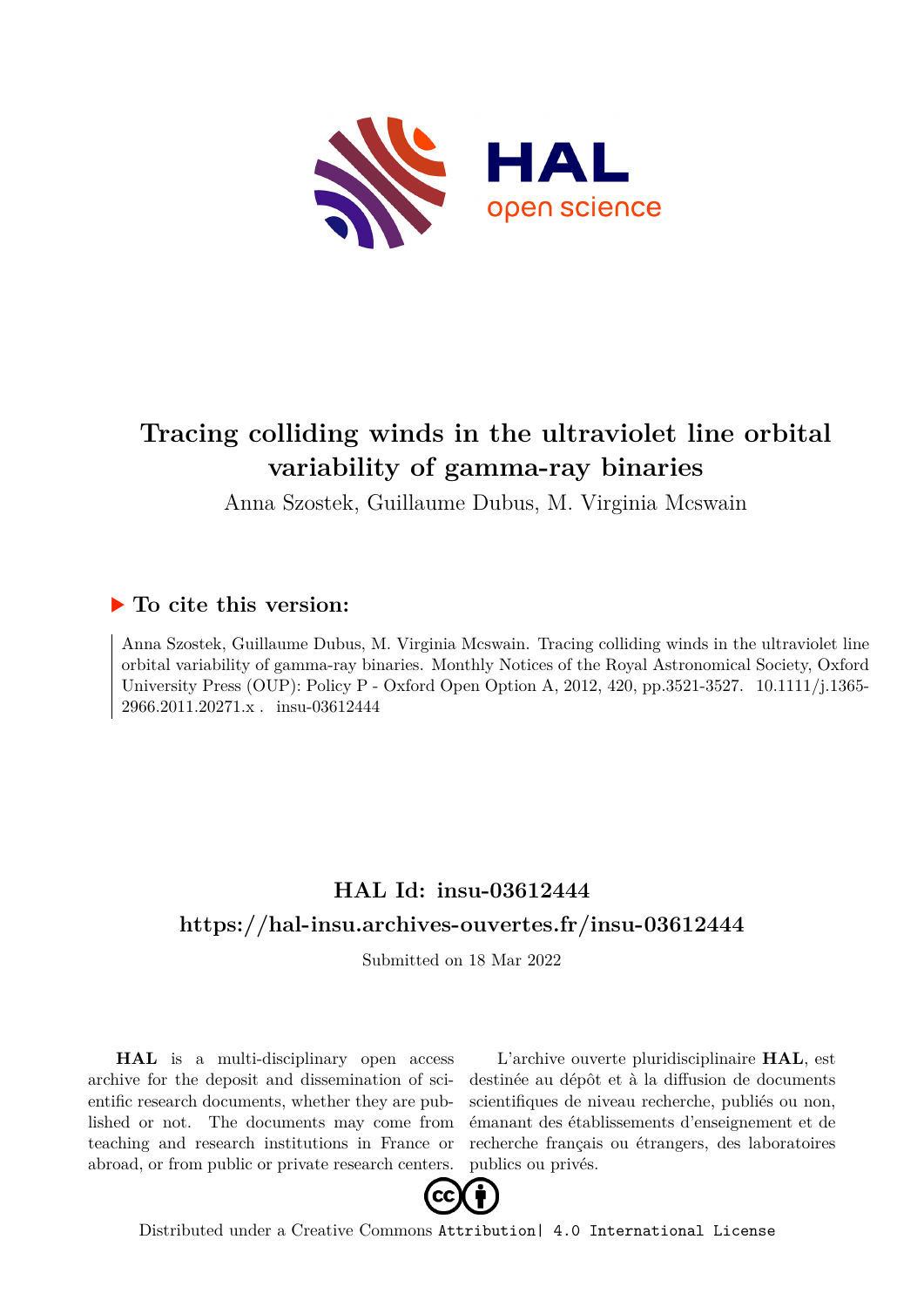## **Tracing colliding winds in the ultraviolet line orbital variability of gamma-ray binaries**

Anna Szostek,<sup>1,2\*</sup> Guillaume Dubus<sup>3</sup> and M. Virginia McSwain<sup>4</sup>

<sup>1</sup>*Kavli Institute for Particle Astrophysics and Cosmology, Stanford University, Stanford, CA 94305, USA*

<sup>2</sup>Astronomical Observatory, Jagiellonian University, Orla 171, 30-244 Kraków, Poland

<sup>3</sup>*UJF-Grenoble 1/CNRS-INSU, Institut de Planetologie et d'Astrophysique de Grenoble (IPAG) UMR 5274, Grenoble F-38041, France ´*

<sup>4</sup>*Department of Physics, Lehigh University, 16 Memorial Drive E, Bethlehem, PA 18015, USA*

Accepted 2011 November 27. Received 2011 November 21; in original form 2011 August 31

## **ABSTRACT**

Gamma-ray binaries emit most of their radiated power beyond ∼10 MeV. The non-thermal emission is thought to arise from the interaction of the relativistic wind of a rotation-powered pulsar with the stellar wind of its massive (O or Be) companion star. A powerful pulsar creates an extended cavity, filled with relativistic electrons, in the radiatively driven wind of the massive star. As a result, the observed P Cyg profiles of ultraviolet (UV) resonant lines from the stellar wind should be different from those of single massive stars.

We propose to use UV emission lines to detect and constrain the colliding wind region in gamma-ray binaries. We compute the expected orbital variability of P Cyg profiles depending upon the interaction geometry (set by the ratio of momentum fluxes from the winds) and the line of sight to the system. We predict little or no variability for the case of LS 5039 and PSR B1259−63, in agreement with currently available *Hubble Space Telescope* (*HST*) observations of LS 5039. However, variability between superior and inferior conjunction is expected in the case of LS I+61 303.

**Key words:** line: profiles – stars: winds, outflows – X-rays: binaries.

## **1 INTRODUCTION**

There are now five gamma-ray binaries detected in high-energy  $(HE; >100 \text{ MeV})$  and very high energy (VHE;  $>100 \text{ GeV}$ ) gammarays: PSR B1259−63, LS 5039, LS I+61 303, HESS J0632+057 and 1FGL 1018.6−5856. All contain a massive star and a compact object, and emit most of their power at energies above 10 MeV (for recent reviews see e.g. Hill et al. 2011; Paredes 2011). The observed orbitally modulated HE and VHE gamma-ray emission indicate that particles are accelerated to multi-TeV energies within or close to the binary. The available observations in radio, X-rays and gamma-rays seem to favour a scenario in which particles are accelerated in the wind of a young pulsar (Maraschi & Treves 1981; Dubus 2006) rather than in the jet of a microquasar (Romero, Christiansen & Orellana 2005; Dermer & Böttcher 2006; Paredes, Bosch-Ramon & Romero 2006). The pulsar model is known to be operating in the case of PSR B1259−63 (Tavani, Arons & Kaspi 1994; Kirk, Ball & Skjaeraasen 1999). The latest searches for radio pulsations in LS 5039 and LS I+61 303 yielded no positive result (McSwain et al. 2011), thus the presence of a wind collision region and pulsar remains to be proven in all remaining gamma-ray binaries.

A common denominator to all known gamma-ray binaries is a massive companion star (O or Be type). The massive star loses mass via a strong, hot, radiatively driven wind at a rate that can be higher than  $10^{-7}$  M<sub> $\odot$ </sub> yr<sup>-1</sup> (Howarth & Prinja 1989). Ultraviolet (UV) resonant spectral lines formed in the wind are indicators of its velocity and mass-loss rate. If the wind density is large enough, the lines have a P Cygni profile consisting of a violetshifted absorption component and redshifted emission component. The P Cyg profiles form via absorption and scattering of photospheric continuum emission in the expanding, spherically symmetric stellar wind (see Section 2.1).

The P Cyg line profiles from massive stars in a binary system with another massive star (e.g.  $O+O$  or  $WR+O$ ) differ from those of a single star and are variable with orbital phase. The difference is caused by dynamical interactions between the two stellar winds and radiative feedback (e.g. wind ionization, radiative braking) between stellar winds and radiation field of the companion star. The variability of P Cyg profiles in massive star binaries was modelled numerically by Stevens (1993). The results showed that P Cyg profiles have high diagnostic value for learning on the existence and the parameters of the colliding winds region.

UV line variability is also expected in high-mass X-ray binaries where an X-ray source ionizes the surrounding wind regions creating an extended Strömgren zone. The fully ionized plasma does not

<sup>-</sup>E-mail: aszostek@slac.stanford.edu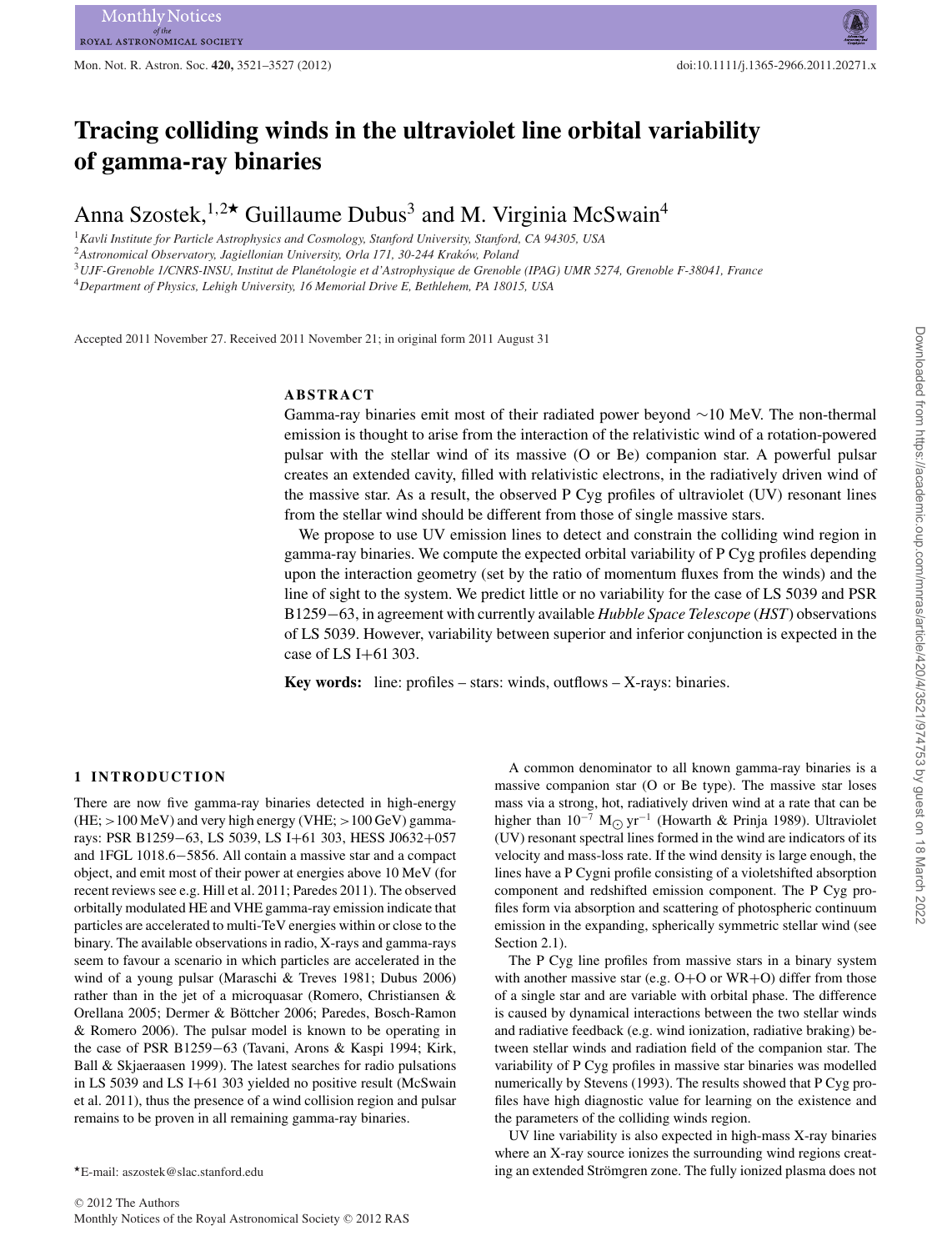have any spectral transition, therefore the zone does not take part in resonant scattering, and the observed P Cyg line profiles should be different from that in the case of single stars. This effect was predicted by Hatchett & McCray (1977) and studied in detail by van Loon, Kaper & Hammerschlag-Hensberge (2001).

We propose that line-profile variability could be observed in the UV spectra of gamma-ray binaries within the framework of the pulsar wind scenario, where the relativistic wind of the pulsar creates a cavity in the companion stellar wind (see Section 2.2). The cavity is filled with relativistic particles which do not take part in resonant scattering of UV photons. Only the wind outside the cavity is responsible for the P Cyg profile. The cavity is described by its size (which increases with the parameter  $\eta$  – see Section 2.2 – and thus opening angle), and by location with respect to the line of sight. With an increasing size of the cavity, line profiles are expected to differ more from that of a single star. Concurrently, because the jets constitute narrow collimated outflows from the vicinity of the compact object, we do not expect the creation of the extensive cavity or significant wind alterations in the microquasar scenario. The presence or absence of line-profile variability puts constraints on a size and location of the cavity. If changes in the line profile along the orbit are detected, a microquasar scenario can be rejected with high certainty.

In this article we study if and how the observed line profiles can vary in gamma-ray binaries in the framework of pulsar wind scenario. We constructed a semi-analytical model composed of a massive star wind with a cavity. We describe the model in Section 2. In Section 3 we show how the line profiles change with the shape and location of the cavity. In Section 3.3 we apply the results to gamma-ray binaries LS 5039, PSR B1259−63 and LS I+61 303. In Section 4 we discuss our results and present the conclusions.

 $0.7$ 

 $0.5$ 

 $0.3$ 

 $0.1$ 

## **2 MODEL**

## **2.1 Formation of P Cygni profiles**

In most general terms, the P Cyg line profiles form via line scattering of photospheric photons in the hot expanding stellar wind of a massive star. The absorption line is formed when the photons emitted from a photosphere are scattered away from the line of sight by the stellar wind located in front of stellar disc and moving towards the observer (light grey area of Fig. 1). The absorption component extends between Doppler velocities  $-v_{\infty}$  and 0. The emission line is created by the wind which surrounds the stellar disc (as seen by the observer) and which scatters the photospheric radiation into the line of sight, creating an emission line. If there was no wind, this radiation would never reach the observer. The emission line extends between Doppler velocities  $-v_{\infty}$  and  $v_{\infty}$ . The radiation scattered behind the star (dark grey region of Fig. 1) does not reach the observer. A superposition of the absorption and emission component creates the characteristic observed P Cyg profile (Lamers & Cassinelli 1999).

In more detail, the photons of frequency  $\nu$  are scattered into or of the line of sight by wind elements moving with respect to the observer with a velocity  $v_z = v(r)\cos\theta = c(v - v_0)/v_0$  where  $v_0$ is a rest-frame frequency of a given resonant atomic transition. All the wind elements moving with the same velocity  $v<sub>z</sub>$  are distributed along a surface  $S_v$ . The shape and emission of each  $S_v$  are symmetrical with respect to the line of sight. A cross-section across several of such constant-velocity surfaces, corresponding to different frequencies, is shown in Fig. 1 as solid, blue, red and green lines.

A cavity created by a pulsar wind may crop some of the constantvelocity surfaces, breaking the axial symmetry and changing the flux

 $\overline{z}$ 

observer

v(r)

 $v(r) \cos \theta$ 

a

 $90^{\circ} - i$ 

binary axis

 $-0.7$ 

Figure 1. Section through a generic gamma-ray binary, cut along the binary axis and perpendicular to the orbital plane. Observer is to the right at infinity and sees the binary with an inclination of  $i \approx 60°$ . Solid curves represent surfaces of constant wind velocity component towards the observer. The velocities in units of  $v_z/v_\infty$  are marked below each curve. Negative velocities are in blue, positive in red and green refers to zero velocity. Light grey shaded area marks the extent of the absorption zone. Dark grey area is the occulted wind region, which does not contribute to the final profile. Double solid line corresponds to the CD with  $\eta$  < 1. The area to the right of the CD is the pulsar wind cavity, filled with relativistic electrons which do not take part in resonant scattering of UV photons. The yellow ellipse is a cross-section of one of the emission surfaces *S*<sup>ν</sup>.

 $-0.1 - 0.3$ 

pulsai

 $-0.5$ 

massive star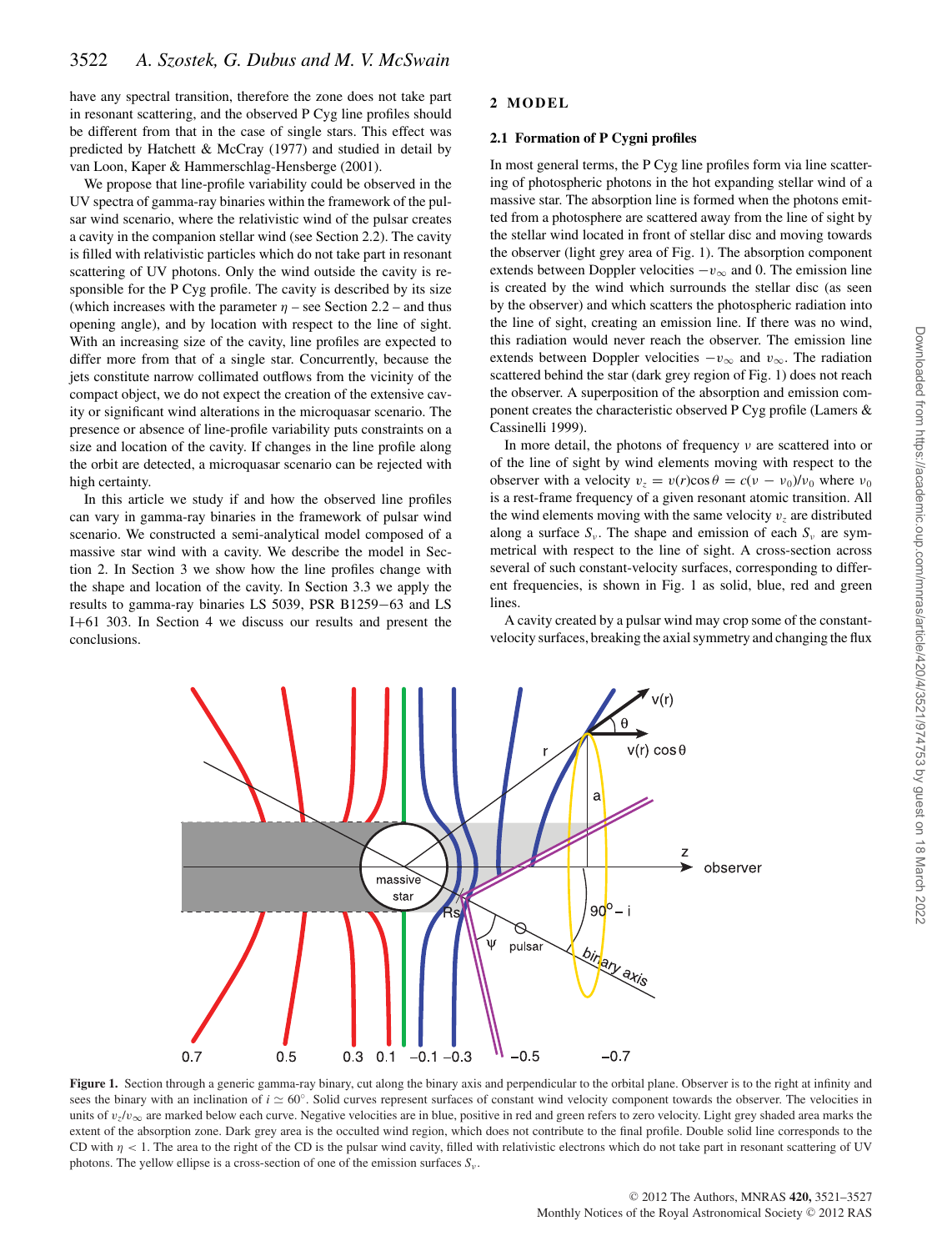received by the observer from the surfaces. The level of modification depends on the shape and location of the pulsar wind cavity with respect to the observer.

#### **2.2 The shape and location of a cavity**

The cavity is bounded by the colliding wind region, composed of two termination shocks separated by a tangential contact discontinuity (CD; double solid line in Fig. 1). In the following we ignore the presence of the shocked winds and identify the shape of the pulsar wind cavity with the shape of CD. The shape of the cavity can be approximated by a conical surface symmetric with respect to the binary axis. Its vertex is located at the stagnation point, where the ram pressures of the two winds balance:

$$
p_{\star} = \frac{\dot{M}v_{R_{\rm s}}}{4\pi R_{\rm s}^2} = \frac{\dot{E}}{4\pi c(s - R_{\rm s})^2} = p_{\rm p},\tag{1}
$$

where  $R_s$  is the distance of the stagnation point from the star centre,  $p_{\star}$  and  $p_{\rm p}$  are (respectively) the stellar and pulsar wind ram pressures at the stagnation point, *s* is the binary orbital separation at a given orbital phase,  $\dot{M}$  is the stellar wind mass-loss rate,  $\dot{E}$  is the pulsar spin-down power and  $v_{R_s} = v(R_s)$  is the stellar wind velocity at the radial distance  $R<sub>s</sub>$  from the star's centre. For massive star it is given by a β-velocity law (Castor, Abbott & Klein 1975)

$$
v(r) = v_{\infty} \left( 1 - \frac{R_{\star} r_0}{r} \right)^{\beta}, \qquad (2)
$$

where  $r_0 = 1 - (v_0/v_\infty)^{1/\beta}$ ,  $v_0$  is the initial wind velocity,  $v_\infty$  is the wind terminal velocity,  $R_{\star}$  is the stellar radius and  $\beta \approx 1$ .

The size of the cavity can be parametrized by the asymptotic opening angle of the cavity  $\psi$ , which in the conical approximation equals to half the vertex angle. We use the phenomenological relation derived from hydrodynamical simulations by Bogovalov et al. (2008):

$$
\psi = 28.6(4 - \eta^{2/5})\eta^{1/3} \text{ for } \eta \le 1,
$$
  
\n
$$
\psi = 171.5 - 28.6(4 - \eta^{-2/5})\eta^{-1/3} \text{ for } \eta \ge 1,
$$
\n(3)

where  $\psi$  is measured in degrees and where

$$
\eta = \frac{\dot{E}}{\dot{M}v_{R_s}c}
$$
 (4)

is the ratio of pulsar to stellar wind ram pressures at  $R_s$ . When  $\eta < 1$ then  $\psi < 90^\circ$ , the stellar wind dominates over the pulsar wind and the wind-free cavity is created around the pulsar as in Fig. 1. When  $\eta > 1$  then  $\psi > 90^\circ$ , the pulsar wind dominates over the stellar wind and the conical CD encloses the star, efficiently blocking the wind from expanding into space around the binary. In this case the volume of the cavity can be larger than the volume of the expanding stellar wind. For low enough  $\eta$ , the stellar wind may also be prevented from freely expanding backwards by a reconfinement shock (Bogovalov et al. 2008). Numerical simulations are then required to model the interaction region properly – this is not taken into account here. Finally, no stable balance is possible when  $\eta$  becomes very high: the pulsar wind then rams into the stellar surface (Harding & Gaisser 1990), quenching the stellar wind over at least part of one hemisphere.

For a given orbital phase, the location of the pulsar wind cavity can be parametrized using only  $R_s$  and the angle  $\alpha$  between the line of sight and the binary axis:

$$
\alpha(i, t, \omega) = \cos^{-1} \left[ \sin i \cos (t - \omega) \right],\tag{5}
$$

<sup>C</sup> 2012 The Authors, MNRAS **420,** 3521–3527 Monthly Notices of the Royal Astronomical Society © 2012 RAS where *t* is the pulsar true anomaly (pulsar angular distance from periastron) and  $\omega$  is the angle of the line of nodes of the orbit. Small values of  $\alpha$  correspond to large inclination angles and orbital phases close to inferior conjunction (INFC; when the pulsar is in between the massive star and the observer). The maximum value is reached at superior conjunction (SUPC; when the pulsar is behind the star as seen by the observer) with  $\alpha = 180^\circ$  and  $i = 90^\circ$ .

## **2.3 Line-profile calculations**

We followed Lucy (1971, hereafter L71) to compute the line profile from the stellar wind of a massive star with a radius  $R_{\star}$  and a stellar wind terminal velocity  $v_{\infty}$ . We model only single line profiles and do not consider line doublets where multiline scattering takes place. We assumed that the resonant transition  $v_0$  is possible in the entire volume of the wind, as opposed to the situation where line transition is only possible in a certain wind layer due to the ionization gradient. We assume that the line opacity changes only due to changes in the gas density and do not take ionization effects into account. Here, we model line-profile variability only for saturated profiles created in optically thick wind, but the qualitative results are also applicable to unsaturated lines from optically thin winds.

To account for the presence of the pulsar wind cavity in the stellar wind, we modified equation (43) of L71 which in its original form returns a normalized flux at frequency ν emitted by a corresponding constant-velocity surface  $S_{\nu}$ . The modified equation (43) has the form

$$
F_{\nu_0}(\nu) = \frac{2}{R_*^2} \int_{R_*}^{\infty} \{f_{\nu}(r)\Phi_{\nu}(\kappa, r, \nu) + [1 - f_{\nu}(r)]\Phi_{\nu}(0, r, \nu)\}\n\times H(1 - \mu^2) \times \frac{r}{\nu(r)} \frac{\partial \nu_z}{\partial z} r \, dr,\n\tag{6}
$$

where we assumed that the continuum flux equals 1,  $\mu = \cos \theta$ , *H* is the Heaviside function,  $\Phi$  is given by equation (44) in L71, whereas the last term is given by equation (42) in L71.  $\kappa$  is an absorption coefficient set to an arbitrary value which gives saturated line profiles. The integral in equation (6) includes a function  $f_{\nu}$  that is a fraction of a circular cross-section of  $S<sub>v</sub>$  (at *r* perpendicular to the line of sight), which is outside of the pulsar wind cavity. An example cross-section of  $S_v$  for which  $v_z = -0.7v_{\infty}$  is shown as yellow ellipse in Fig. 1. The function  $f<sub>v</sub>(r)$  depends on the shape of the cavity via  $\eta$  and its location with respect to the observer via  $R_s$ and  $\alpha$ .  $f_{\nu}(r)$  is calculated numerically for each binary configuration and frequency.

In order to quantify the difference between P Cyg profile  $P(v)$  of the same resonant line  $v_0$  but for winds with different cavities, we introduce the profile area *A*, defined as

$$
A(\eta, R_s, \alpha) = \int_{-v_{\infty}}^{v_{\infty}} |P(v) - 1| \mathrm{d}v, \tag{7}
$$

which is simply a sum of flux within the emission line above continuum and flux removed from continuum by absorption. In the following we will use  $A_0$  to denote a profile area normalized by a profile area of a single star.

A spectral resolution of Cosmic Origin Spectrograph (COS) instrument onboard the *Hubble Space Telescope* (*HST*) in the 900–1450 Å wavelength range and using bright object aperture is  $R = 3200-4200$  (Osterman et al. 2011). This corresponds to 40–90 km s<sup>-1</sup> (2–6 per cent of  $v_{\infty}$  depending on spectral type). Assuming that the line is fully saturated, we estimate that for this resolution, a change in profile can be detected if a ratio of profiles' areas changes at least by 0.05–0.1.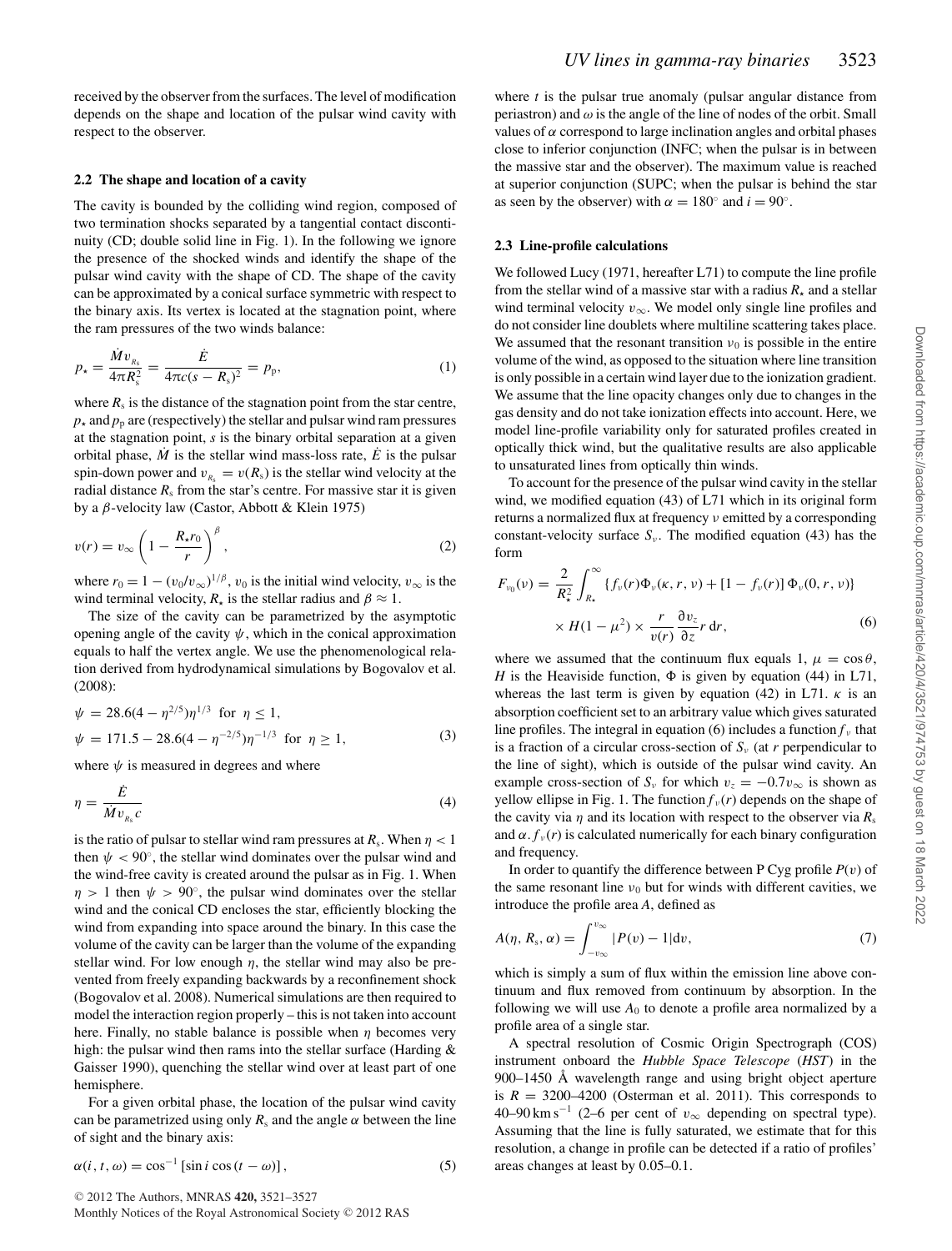## **3 RESULTS**

#### **3.1 Parameter survey**

We chose to study the variations in line profiles by changing  $\eta$ ,  $\alpha$ and  $s$  (or  $R_s$ ). A set of three parameters is sufficient to describe all possible configurations. We successively freeze one of the parameters and show contour plots of  $A_0$  as a function of the other two. Note that the physical length scale is set by  $R_{\star}$ .

Fig. 2 shows  $A_0$  as a function of *s* and  $\alpha$  when  $\eta = 1$ , which implies  $\psi = 90^\circ$  and  $R_s = 0.5s$ . The line profile from a gamma-ray binary differs more from that of a single star when the cavity is closer to the star (smaller  $R_s$  in units of  $R_{\star}$  or, equivalently, smaller *s*, implying shorter orbital periods) and when the axis of the cavity is close to the line of sight (low  $\alpha$ ). Example profiles for  $\alpha = 0$ are shown in Fig. 3(a). When the cavity moves in closer to the star, the stellar wind is prevented from reaching high velocities in the absorption zone (Fig. 1). Photons that would have been scattered away from the line of sight can then reach the observer unaltered, which explains the narrower absorption trough. For  $\eta = 1$ , the red emission component of the line profile barely changes since it arises from regions unaffected by the cavity.

Fig. 4 shows  $A_0$  as a function of  $\eta$  and  $\alpha$  when  $R_s = 2R_{\star}$ . Note that keeping  $R_s$  fixed implies that the pulsar power increases with  $\eta$  (hence *s*), up to  $\dot{E} \sim 10^{38} \text{ erg s}^{-1}$  when  $\eta = 10$  and assuming  $\dot{M} = 10^{-7} M_{\odot}$  yr<sup>-1</sup>. The line profile is increasingly modified when  $\eta$  becomes high (i.e. wider cavity opening angle  $\psi$ ). The line profile is most sensitive to the presence of the cavity when  $\alpha < \psi$ , i.e. when the line of sight passes through the cavity for some orbital phases. For  $\alpha > \psi$ , the profile is only weakly sensitive to changes of  $\alpha$ or  $\eta$ . When  $\alpha < \psi$ , changes in the blue absorption line (created by the wind located along the line of sight) are responsible for the strong variations in  $A_0$ . Example profiles are shown in Fig. 3(b) with  $R_s = 3R_{\star}$  and  $\alpha = 0$ °. The red emission part of the line is modified



**Figure 2.** Contour plot of the normalized profile area *A*<sup>0</sup> as a function of the binary separation  $s$  and the angle  $\alpha$  (between the cavity axis and line of sight). Here,  $\eta = 1$  is fixed, which implies that  $\psi = 90^\circ$  and  $R_s = 0.5s$  are also fixed. Line profile increasingly resembles that of a single star  $(A_0 = 1)$ with increasing  $s$  and  $\alpha$ .



**Figure 3.** P Cyg profiles for different binary configurations. Top:  $\eta = 1$ ,  $\alpha = 0$  are fixed and the binary separation *s* is changed. Profiles shown  $s =$  $\infty$  (single star, black,  $A_0 = 1$ ),  $s = 4R_{\star}$  (red,  $A_0 = 0.6$ ),  $s = 6R_{\star}$  (magenta, 0.7),  $s = 8R_{\star}$  (blue, 0.8) and  $s = 13R_{\star}$  (green, 0.9). Bottom:  $R_s = 3R_{\star}$  and  $\alpha = 0$  are fixed and  $\eta$  is changed (equivalent to varying cavity opening angle  $ψ$ ). Profiles correspond to  $η = 0.02$ ,  $ψ = 30<sup>°</sup>$  (green,  $A<sub>0</sub> = 0.72$ );  $η = 0.23$ ,  $\psi = 60^{\circ}$  (blue, 0.68);  $\eta = 1$ ,  $\psi = 90^{\circ}$  (violet, 0.65);  $\eta = 4.5$ ,  $\psi = 120^{\circ}$ (pink, 0.65) and  $\eta = 50$ ,  $\psi = 150^{\circ}$  (red, 0.5).



**Figure 4.** Contour plot of the normalized profile area  $A_0$  as a function of  $\eta$ and  $\alpha$  with  $R_s = 2R_{\star}$  fixed. The corresponding binary separation *s* is plotted at the top of the figure. The red dashed line shows  $\alpha = \psi$ .

when  $\psi$  (hence  $\eta$ ) is very high, disrupting the wind well beyond the absorption zone.

Finally, Fig. 5 shows  $A_0$  as a function of  $\eta$  and *s* when  $\alpha$  is held fixed at zero. The general trends are in agreement with those shown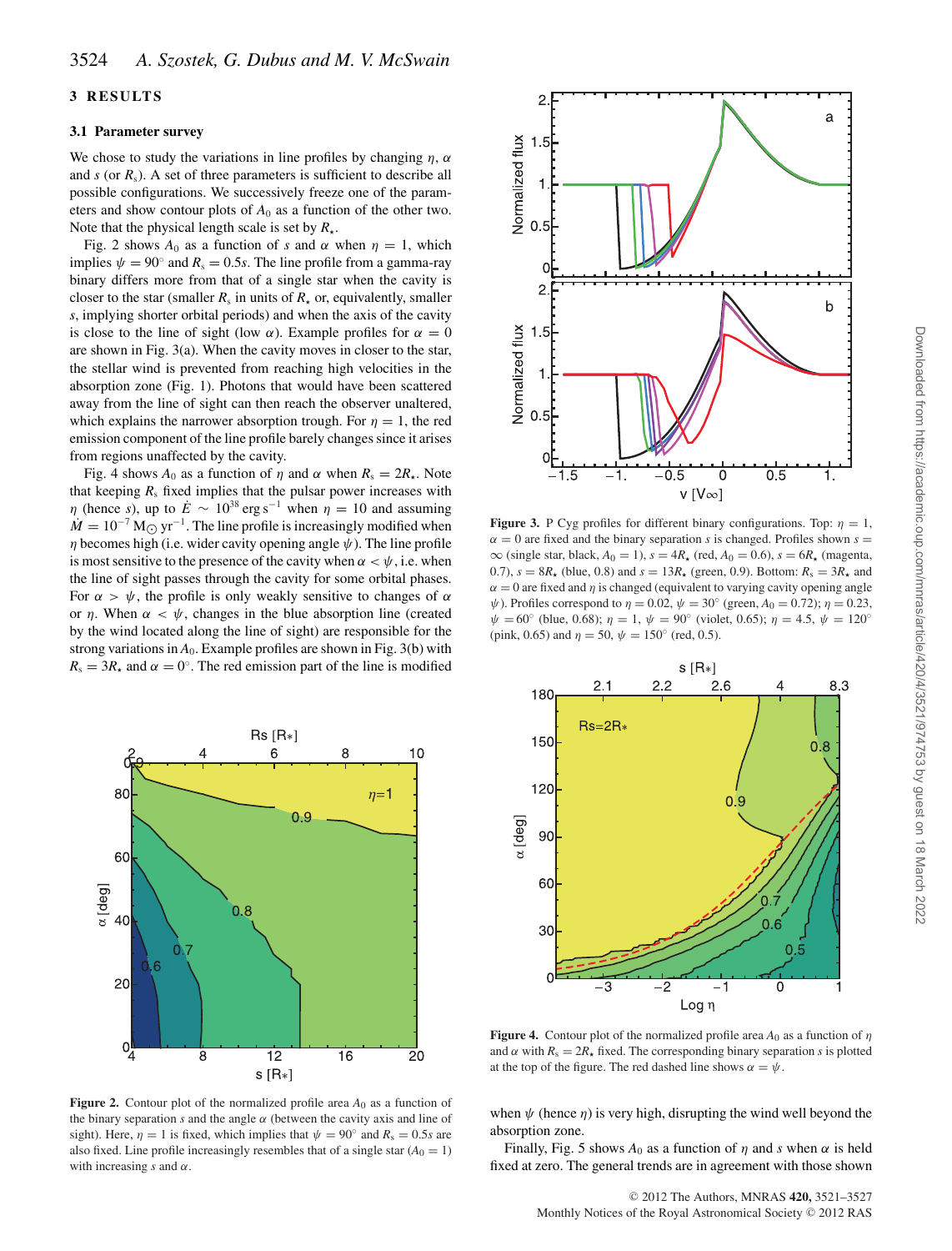

**Figure 5.** Contour plot of the normalized profile area  $A_0$  as a function of binary separation *s* and  $\eta$  for  $\alpha = 0^\circ$  fixed. Constant values of  $R_s$  in this parameter space are shown as dashed lines. The white region at the top of the plot is where the wind interaction region collides with the stellar surface. The expected parameter range for LS 5039 and LS I+61 303 is also shown.

in Figs 2–4.  $A_0$  decreases with increasing  $\eta$  and decreasing *s*. The dependence on the separation *s* is relatively weak. Instead, the *A*<sup>0</sup> contours follow closely the contours of constant  $R_s$ , as expected based on Fig. 2. Fig. 5 shows that deviations from a single-star profile can be observed when  $R_s \lesssim 6R_\star$ , assuming the most favourable binary configuration ( $\alpha = 0^{\circ}$ ). The white area at the top of the plot covers the parametric region where the wind collision region intercepts the stellar surface (see Section 2.2).

These results are in very good agreement with the calculations of Stevens (1993) for binaries composed of two massive stars, in particular with their model 1b. The profile variability shown in fig. 2(b) of Stevens (1993) can be directly compared with our Fig. 3(a). Our calculations apply to any inclination, orbital phase and shape of the cavity.

## **3.2 Survey limitations**

The line profile strongly depends on the cavity opening angle  $\psi$ . Gayley (2009) derived a relation between  $\eta$  and the asymptotic value of  $\psi$ , which is different from that used here, based on other assumptions about the flow in the shocked region. The opening angles under these assumptions are larger from the ones given by equation (3). The difference is about  $10°$  for  $0.1 < \eta < 1$  and increases to ∼15° for smaller  $\eta = 0.005$ . Based on Fig. 4, we estimate that in the most favourable case, when  $\alpha = 0^{\circ}$ , the 15<sup>°</sup> increase of  $\psi$  leads to a decrease in  $A_0$  of  $\approx 0.1$ ; hence it is of minor consequences to our results. Improved accuracy in predicting line profiles is more likely to require advanced stellar wind models and numerical simulations of the pulsar wind interaction with stellar wind.

In our calculations we assumed a spherical symmetry of the pulsar wind momentum distribution. The simulations of pulsar winds from high-velocity neutron stars interacting with the interstellar medium (ISM) provide insight on the possible impact of a latitudinal variation of pulsar wind on the shape of the interaction surface. The results of the simulations performed by Vigelius et al. (2007) show that while some changes in the structure of the interaction region close to the pulsar are possible, the overall geometry remains mostly the same and is determined principally by  $\dot{E}/c$ . The present study is far from the level of detail where it would be necessary to take these effects into account.

Three out of five known gamma-ray binaries contain a massive Be companion star. The class of stars is known for their highly anisotropic winds composed of a fast, tenuous polar wind and a dense Keplerian equatorial disc. The interaction of the pulsar wind with the equatorial disc can cause strong variations in momentum ratio  $\eta$  and disturbance of the global interaction surface (Okazaki et al. 2011). The shape of the pulsar wind cavity during disc passage and its impact on the UV lines are uncertain and cannot be addressed by our model.

### **3.3 Application to known systems**

We apply our model to the gamma-ray binaries with the best known parameters: PSR B1259−63, LS 5039 and LS I+61 303. We compare line profiles at conjunctions (i.e. at minimum and maximum value of  $\alpha$  for any given orbit) in order to test whether a pulsar wind cavity could be detected.

### *3.3.1 PSR B1259*−*63*

This is the only gamma-ray binary known to contain a pulsar (spindown power  $\dot{E} = 8 \times 10^{35} \text{ erg s}^{-1}$ ). The companion is a Be star, which has a fast, tenuous polar wind and a slow, dense equatorial disc wind. It is the polar wind that is responsible for the P Cyg profile.

The polar wind mass-loss rate in PSR B1259–63 is about  $\dot{M}_p =$  $1 \times 10^{-7}$  M<sub> $\odot$ </sub> yr<sup>-1</sup>, following Vink, de Koter & Lamers (2000) using the stellar parameters from Negueruela et al. (2011). The corresponding value of  $\eta$  is ~10<sup>-2</sup>. For this value of  $\eta$  and for *i*  $\lesssim$ 25<sup>°</sup> (Negueruela et al. 2011),  $\alpha > \psi$  and we do not expect to see changes in line profile (see Fig. 4 and Section 3.1).

#### *3.3.2 LS 5039*

UV observations of LS 5039 at two orbital phases, 0.41 (close to INFC) and 0.63 (close to apastron), did not reveal any changes in the P Cyg line profiles (McSwain et al. 2004). We set constraints on the binary parameters from the lack of variability.

The value of  $\eta$  depends on the balance between the stellar and (putative) pulsar wind, but the parameters of the latter are unknown in LS 5039. Szostek & Dubus (2011) estimated a maximum value of  $\eta_{\text{max}} = 0.6$  at periastron that, based on equations (1) and (3), corresponds to  $\psi \simeq 75^{\circ}$  and  $R_s = 1.2R_{\star}$ . For higher values of  $\eta$ , the pulsar wind impinges directly on the stellar surface, disrupting the stellar wind over much the pulsar-facing side (the pulsar is only 1–3 stellar radii away from the surface) – which is excluded by the observations. With  $\dot{M} = 10^{-7}$  M<sub>O</sub> yr<sup>-1</sup>,  $v_{\infty} = 2.4 \times 10^8$  cm  $s^{-1}$ ,  $R_{\star} = 9.3R_{\star}$  (Casares et al. 2005) and  $v_0 = 2 \times 10^6$  cm s<sup>-1</sup>,  $\eta_{\text{max}}$  is reached for a pulsar with  $\dot{E} \simeq 5 \times 10^{36} \text{ erg s}^{-1}$ , which is higher than in PSR B1259−63 but not unknown among other pulsars (e.g. Kargaltsev & Pavlov 2010). Zabalza, Bosch-Ramon & Paredes (2011) set a comparable upper limit from the absence of strong thermal X-ray emission from the shocked stellar wind. LS 5039 has a mildly eccentric orbit, meaning that  $\eta$  and  $\psi$  decrease and  $R_s$  increases at phases away from periastron. Hence, line profiles calculated with  $\eta = \eta_{\text{max}}$  at periastron give an upper limit on the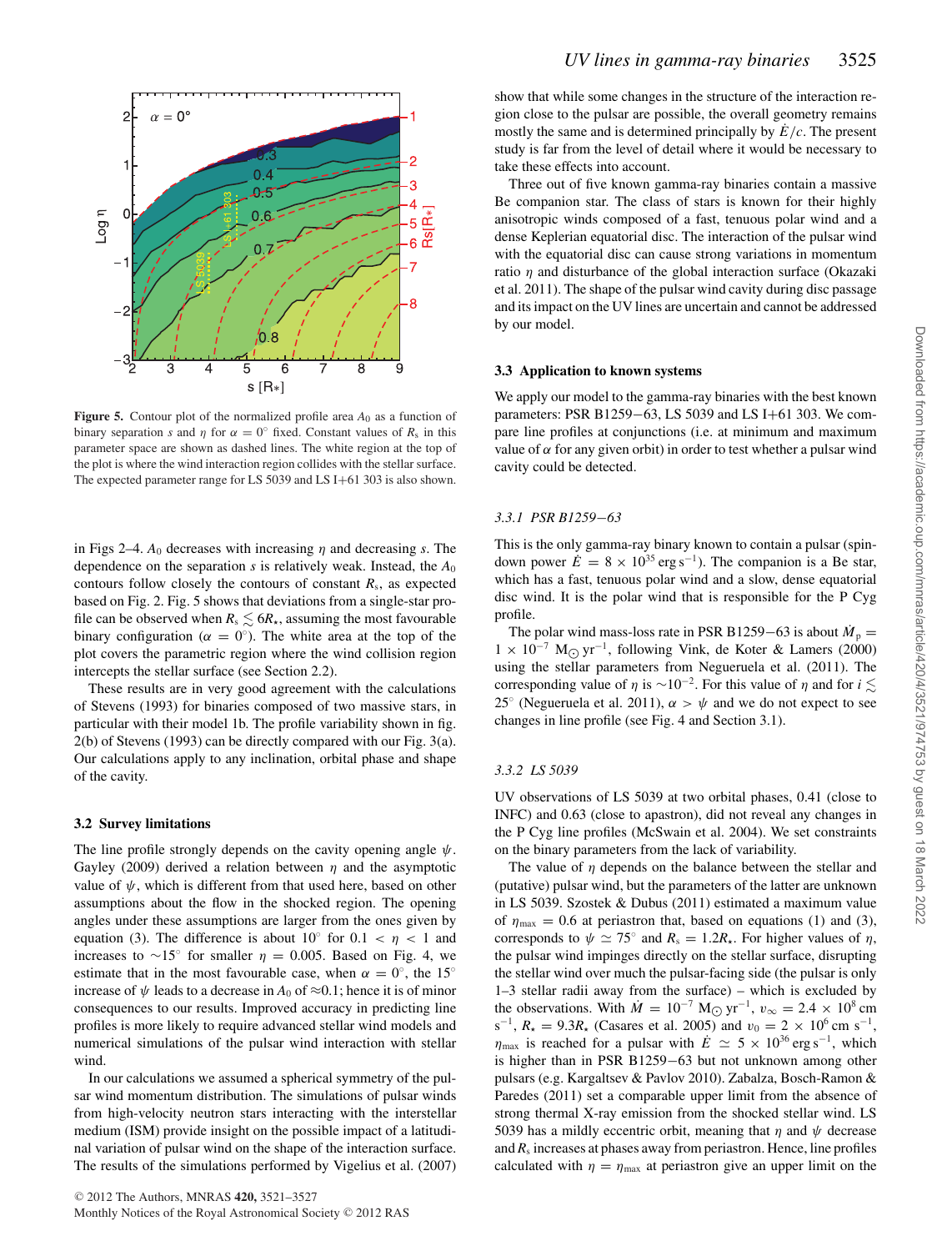

Figure 6. Expected P Cyg profiles for LS 5039 and LS I+61 303 at two orbital phases (SUPC, red and INFC, blue) assuming  $\eta = \eta_{\text{max}}$  (see text for details) and inclination angles of 50◦ (solid), 60◦ (dashed) and 90◦ (dotted).

orbital variability that can be expected. In this case, the cavity parameters at conjunctions are  $\eta = 0.38$ ,  $\psi = 70^{\circ}$ ,  $R_s = 1.4R_{\star}$ (SUPC) and  $\eta = 0.17$ ,  $\psi = 55^{\circ}$  and  $R_s = 2.8R_{\star}$  (INFC). The inclination of the binary is unknown:  $i < 60^\circ$  if the X-ray source is point-like (Casares et al. 2005) but *i* can be as high as 90◦ if the X-ray source is extended (Szostek & Dubus 2011). However, the observed gamma-ray luminosity requires a pulsar spin-down power at least similar to PSR B1259−63, in which case  $\eta \ge \eta_{\min} \approx$ 0.04.

The range of  $\eta$  discussed above is marked in Fig. 5, showing that the expected change in line profile is modest even for the most favourable case  $\alpha = 0^{\circ}$ . The difference in P Cyg profiles (Fig. 6) between SUPC and INFC for  $\eta = \eta_{\text{max}}$  should be detectable down to  $i \approx 50^\circ$ . From this result and the fact that line profiles of LS 5039 are constant as observed by  $HST$ , we conclude that  $\eta$  must be much less than  $\eta_{\text{max}}$  or that  $i < 50^\circ$ . There is a degeneracy between the two parameters but the higher the value of *i*, the lower  $\eta$  and  $\dot{E}$  need to be to avoid line variability. At high inclination, even small cavities with  $\eta \sim 10^{-3}$  cause an observable ( $A_0 \le 0.9$ ) modulation of line profiles along the orbit. If  $\eta = \eta_{\min}$ , then variability in the profiles is detectable unless  $i \le 70^\circ$ . Therefore, we conclude that the absence of variability in the line profiles observed with *HST* requires low values of  $\eta$  if the inclination is high, with an upper limit  $i < 70^\circ$ , with higher values of  $\eta$  possible if the inclination is smaller.

## *3.3.3 LS I*+*61 303*

LS I+61 303 also harbours a massive Be star. Romero et al. (2007) suggested that the pulsar wind would dominate over the polar wind  $(\eta > 1)$  over much of the orbit, creating an extended cavity in the stellar wind. Because the polar wind is less dense (lower  $\dot{M}$ ) than the wind in LS 5039, the line profiles are expected to be weaker

but observable. The *IUE* spectra of LS I+61 303 (generally low dispersion and poor signal-to-noise ratio) obtained between 1978 and 1983 indicate that several emission lines formed in the wind show variability of uncertain nature (Howarth 1983).

Taking the stellar parameters ( $R_{\star} = 10 \,\mathrm{M}_{\odot}$ ,  $v_{\infty} = 10^8 \,\mathrm{cm \; s^{-1}}$ ,  $\dot{M} = 10^{-8}$  M<sub> $\odot$ </sub> yr<sup>-1</sup>) and the orbital solution derived by Aragona et al. (2009), we estimate  $\eta_{\text{max}} \approx 4.5$  at periastron, for which  $R_s =$ 1.3 $R_{\star}$  and  $\psi = 120^{\circ}$ . The spin-down power implied is  $\dot{E} \simeq 4 \times$  $10^{36}$  erg s<sup>-1</sup>. The cavity parameters change from  $\eta = 1.5$ ,  $R_s =$ 4.4 $R_{\star}$  and  $\psi = 100^{\circ}$  (SUPC) to  $\eta = 2.5$ ,  $R_{\rm s} = 1.8R_{\star}$  and  $\psi =$ 110◦ (INFC). The expected LS I+61 303 profiles at conjunctions are plotted in Fig. 6. In Fig. 5 we also indicate a range of  $\eta$  for values of  $\dot{E}$  between 8 × 10<sup>35</sup> and 4 × 10<sup>36</sup> erg s<sup>-1</sup> at  $\alpha = 0$ . We expect to see a significant variability of line profiles along the orbit in LS I+61 303 because  $\eta$  is always relatively high in this system for plausible values of  $\dot{E}$ . If the pulsar interacts with the Be disc instead of the polar wind at some orbital phases, then  $\eta$  is expected to be much lower than  $\eta_{\text{max}}$  due to the increased density, resulting in an increase of  $A_0$ . This may result in some of the unexplained UV variability although this is difficult to assess with the currently available data.

### **4 CONCLUSIONS**

We modelled the line-profile orbital variability due to the presence of a pulsar wind-generated cavity in a gamma-ray binary. The line profiles increasingly differ from those of a single star when the cavity is the largest and located closer to the line of sight, that is for smaller  $R_s$ , larger  $\eta$  and smaller  $\alpha$ . The strong dependence on  $\alpha$ means that significant variations are expected whenever the cavity intersects the wind region responsible for the blueshifted absorption component. The emission component of the P Cyg profile remains steady except for very large values of  $\eta$  (and  $\psi$ ).

We applied our model to the binaries LS 5039, PSR B1259−63 and LS I+61 303. We predict that there is no observable line-profile variability in PSR B1259−63 due to large separation along the orbit and small inclination angle. *HST* UV spectroscopy of LS 5039 did not show a change in line profiles between phases close to INFC and apastron (McSwain et al. 2004). This implies that the inclination is lower than 50 $^{\circ}$  for the estimated maximum  $\eta_{\text{max}} = 0.6$  and not larger than 70° if  $\eta = 0.04$ . For lower values of  $\eta$  the spin-down power of the pulsar is insufficient to explain the gamma-ray luminosity.

Our model calculations predict a significant line-profile modulation in LS I+61 303 if  $\eta > 1$  as argued by Romero et al. (2007). The modulation should be observable even if the binary inclination angle is low. The shape of the cavity maybe drastically changed during disc wind passage, which should be visible as the line profile returns to the single-star profile. Monitoring of line-profile variability with orbital phase in LS I+61 303 could be used not only to learn about the existence and parameters of the pulsar wind cavity, but also to search for signatures of interactions with the equatorial wind of the Be companion. In addition, if changes in the line profile along the orbit are detected, a microquasar scenario can be rejected with high certainty.

#### **ACKNOWLEDGMENTS**

MVM is supported by NASA DPR number NNX11AO41G, National Science Foundation grant AST-1109247 and an institutional grant from Lehigh University. This work was supported by the European Community via contract ERC-StG-200911.